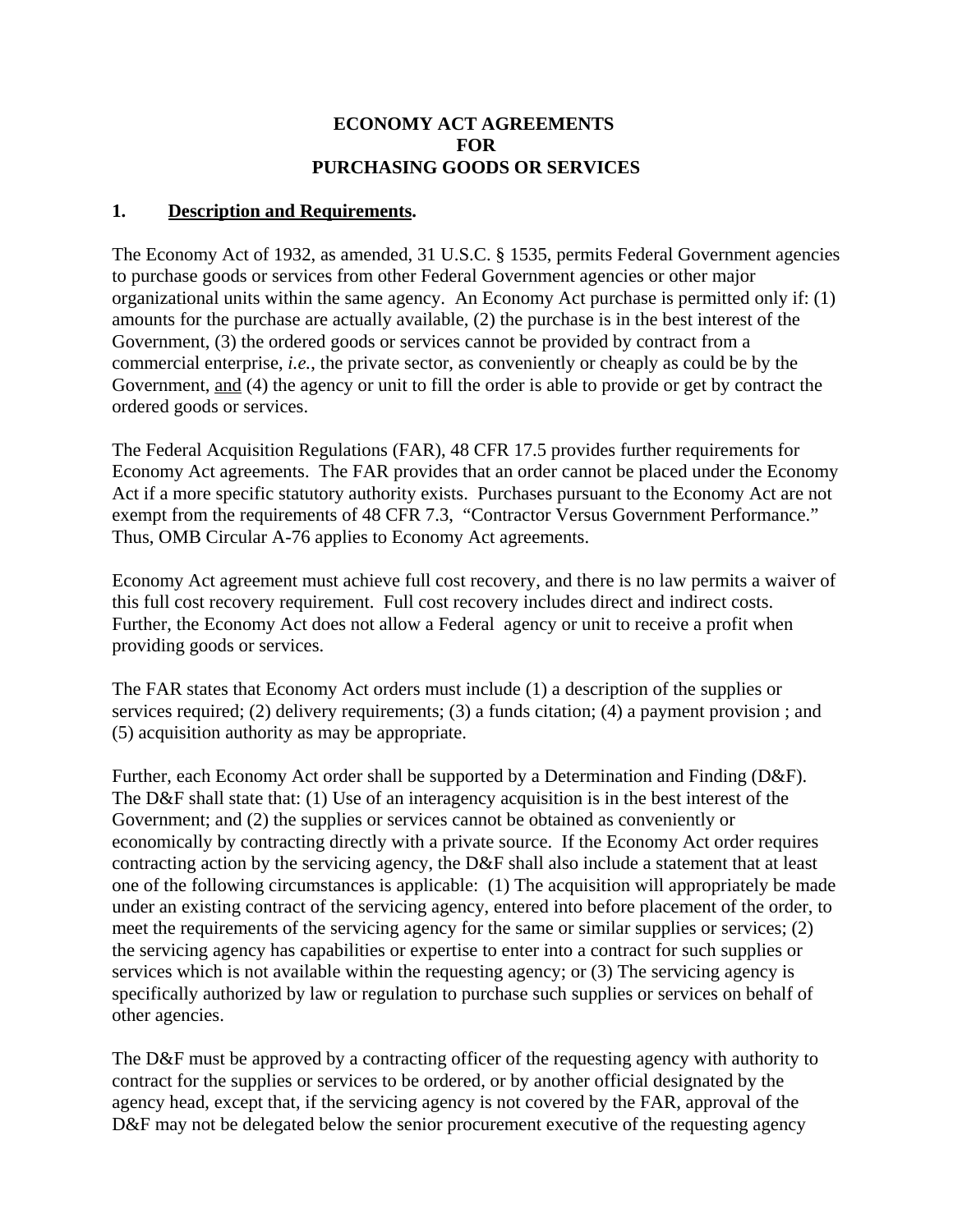OMB Rules for Intragovernmental Transactions; Economy Act Agreements

In November, 2006, OMB issued rules on what needs to be in agreements involving the transfer of funds between agencies. These rules require that certain financial info be included, as well as special provisions addressing termination costs and dispute resolution.

All Economy Act agreements must now include the following financial data for both agencies in an intragovernmental transaction:

Treasury Account Symbol (TAS), also referred to as the appropriation code

Business Partner Network (BPN) No. (DUNS# should be used. The DUNS # is necessary in order to register the BPN.)

Business Event Type Code - (BETC) - Generally the codes used will be DISB (for gross disbursement) or COLL (for offsetting collection) depending on whether you are the requesting or servicing agency. This link contains information on the BETC: http://www.fms.treas.gov/gwa/factsheet\_betc.html

In addition, OMB is requiring new cancellation and dispute resolution provisions, which must be incorporated into the agreement; *see* sections 8 and 9.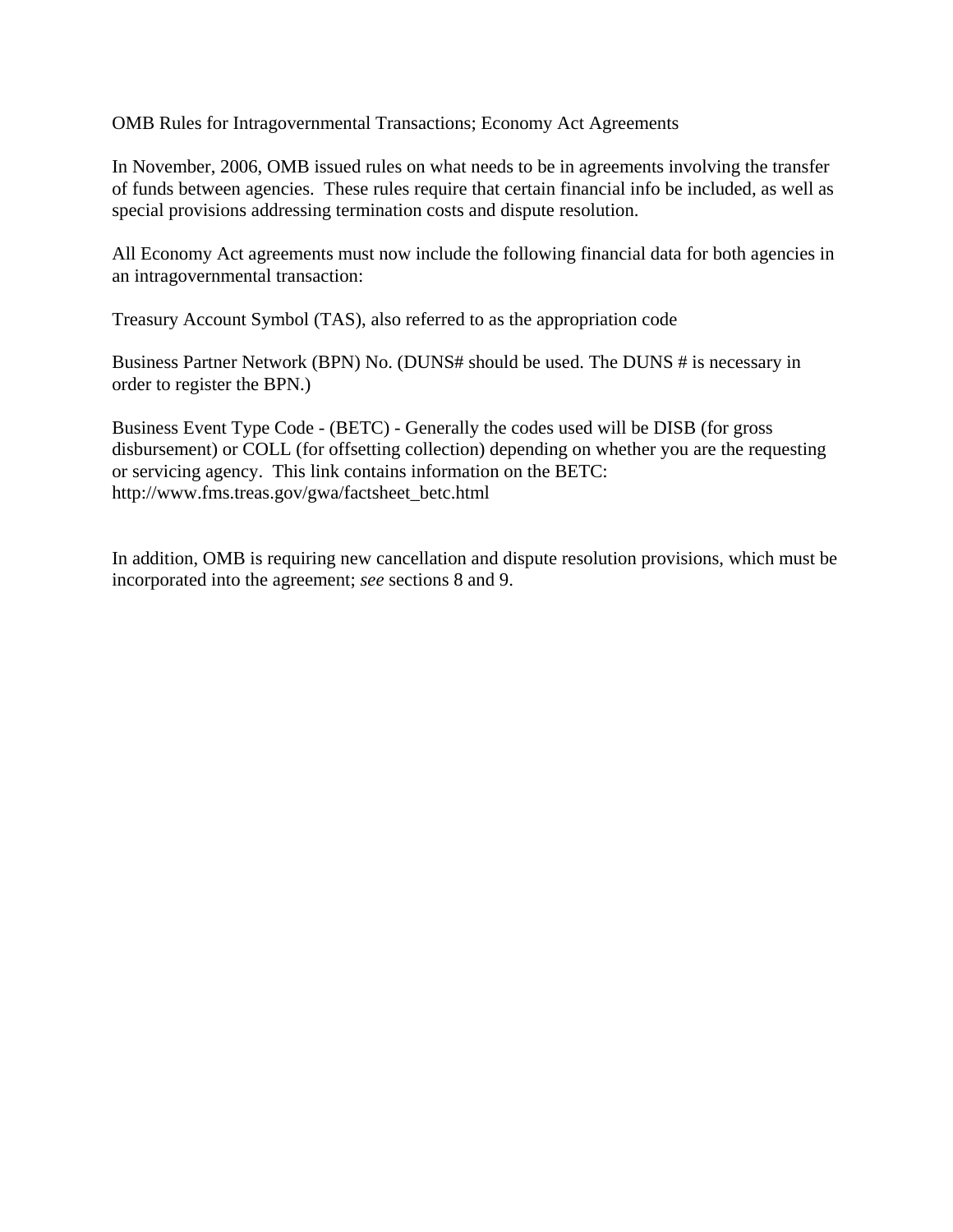# **2. Model Economy Act Agreement**.

#### MEMORANDUM OF UNDERSTANDING

PURSUANT TO THE ECONOMY ACT

#### THROUGH WHICH

*[name of your operating unit]* U.S. DEPARTMENT OF COMMERCE

> IS PURCHASING *[state what you are purchasing]*

> > FROM

*[name of other agency]*

**Agreement No.\_\_\_**

[Note: This format is for use **only** to order goods or services from another Federal agency.]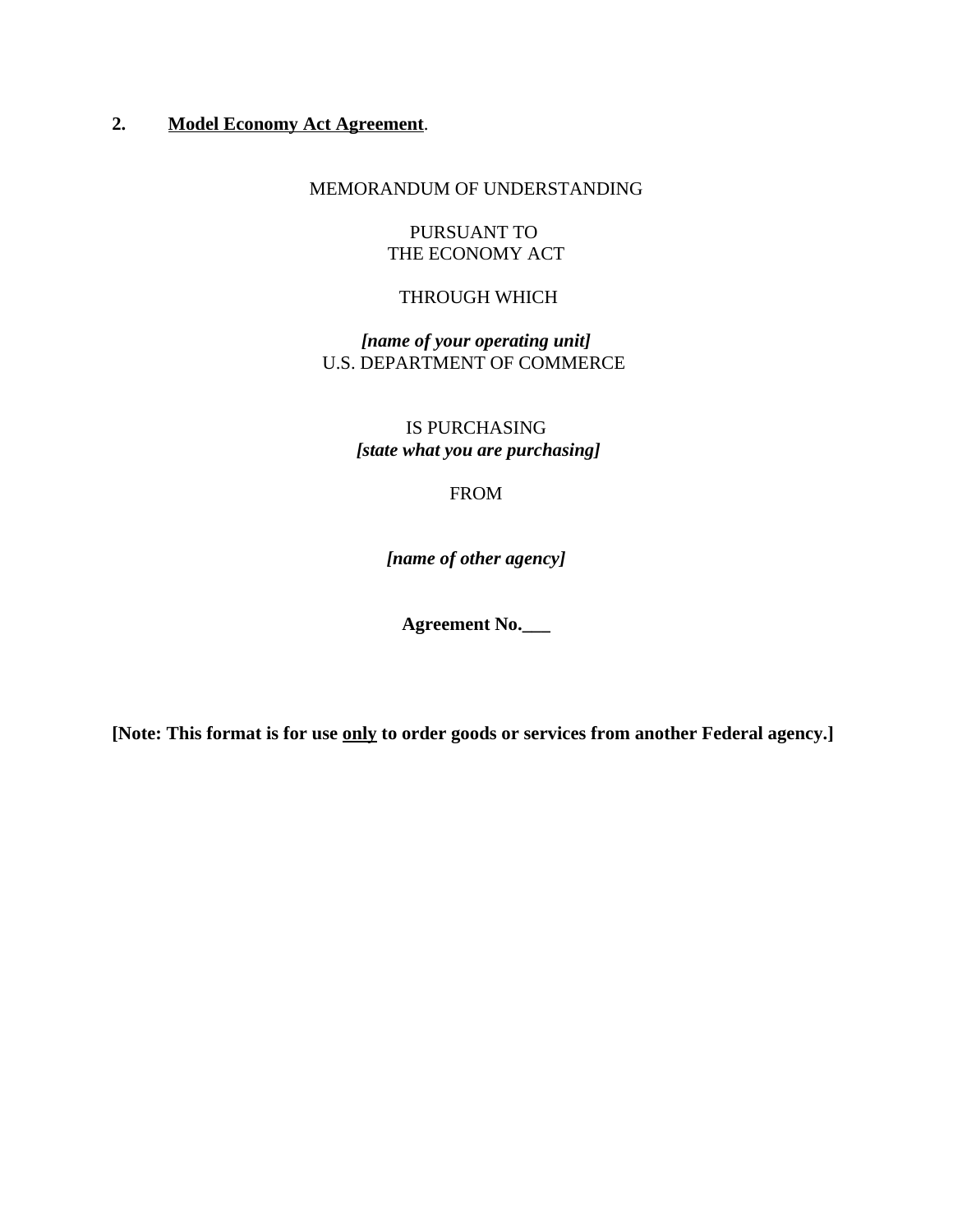# 1. PARTIES AND PURPOSE

This Memorandum of Understanding (MOU) establishes an agreement between the *[name of DOC office]*, U.S. Department of Commerce (DOC) and *[name of other agency]* through which *[name of DOC office]* will pay *[name of other agency]* for *[provide a general description of the good/service for which DOC is paying].*

# 2. BACKGROUND

*[Provide background information which addresses why we are requesting the goods/services.]*

# 3. AUTHORITY

The authorities for DOC and *[name of other agency]* to enter into this agreement are:

(1) the Economy Act, 31 U.S.C. § 1535, which provides that an agency may place an order with a major organizational unit within the same agency or another agency for goods or services if:

A) amounts are available;

(B) the ordering agency decides the order is in the best interest of the United States Government;

(C) the agency to fill the order is able to provide or get by contract the ordered goods or services; and

(D) the agency decides ordered goods or services cannot be provided by contract as conveniently or cheaply by a commercial enterprise (payments must be made on the basis of the actual cost of goods or services provided); and

# (2) *[set forth your operating unit's legal authority under which it is making the purchase for goods/or services, i.e., the programmatic authority to which the purchase is related].*

### 4. ECONOMY ACT FINDINGS

As set forth in the attached "Determinations and Findings Pursuant to 48 CFR 17.503," *[name of DOC office]* warrants that sufficient funding amounts are available, that this agreement is in the best interest of the United States Government, and that the services requested cannot be provided by contract as conveniently or cheaply by a commercial enterprise.

*[Pursuant to 48 CFR 17.503, if the Economy Act order requires contracting action by the servicing agency, there also must be a determination that at least one of the following circumstances is applicable:* 

*(1) The acquisition will appropriately be made under an existing contract of the servicing agency, entered into before placement of the order, to meet the requirements*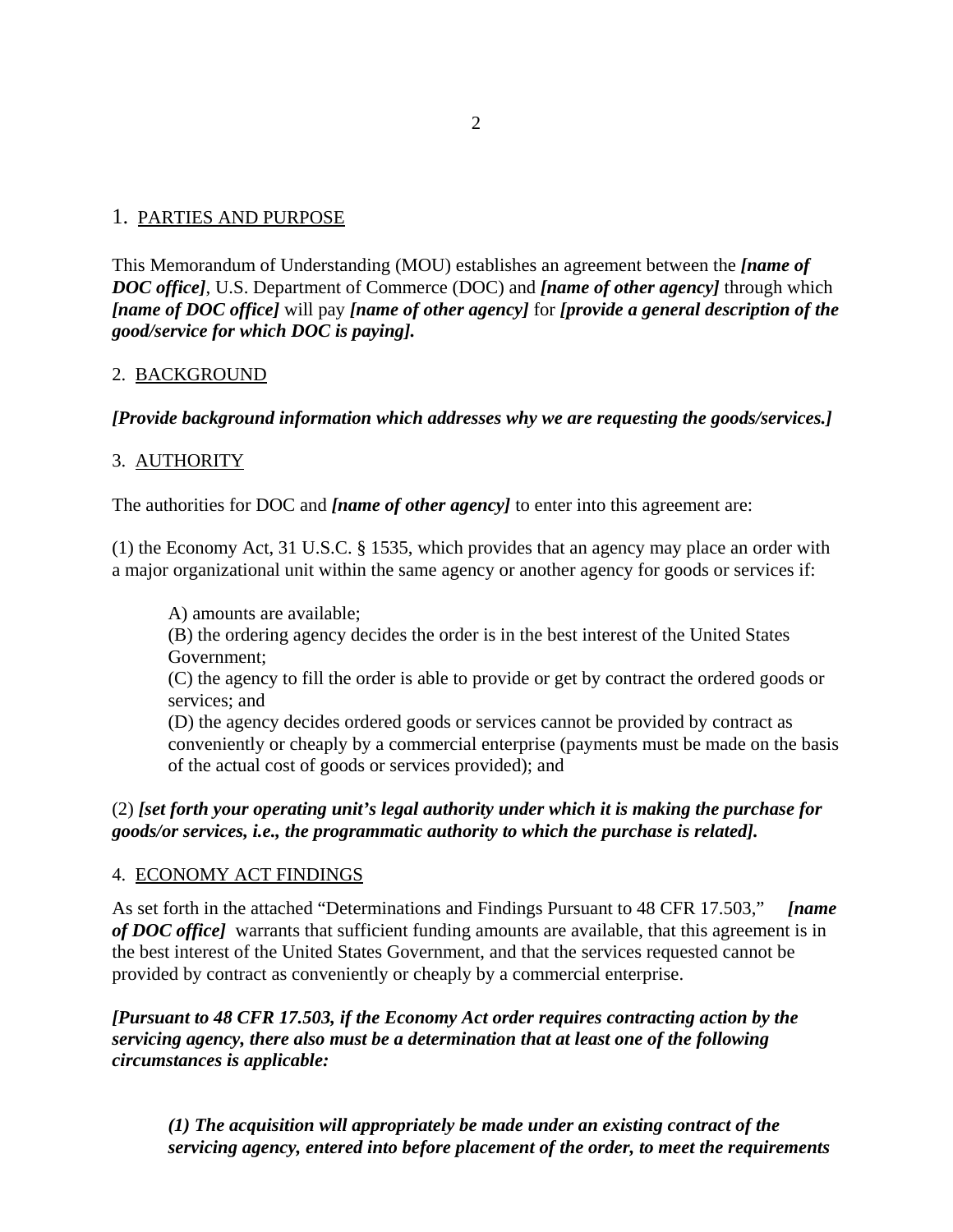*of the servicing agency for the same or similar supplies or services;*

*(2) the servicing agency has capabilities or expertise to enter into a contract for such supplies or services which is not available within the requesting agency; or*

*(3) the servicing agency is specifically authorized by law or regulation to purchase such supplies or services on behalf of other agencies.* 

*Accordingly, if the order requires such contract action, the agreement also must include a statement such as: "[Name of DOC office]* warrants *[choose one of the above 3 situations which applies]."]*

*[Name of other agency]* warrants that it is able to provide or get by contract the requested services. *[If the agreement requires contracting action by the servicing agency, the agreement must also include the following sentence: [Name of other agency]* warrants that it has adequate statutory authority for the contractual action and will comply fully with the competition requirements of part 6 of the Federal Acquisition Regulations as well as all other legal or regulatory requirements applicable to the contract. $]^{1}$ 

## 5. TERMS AND CONDITIONS

*[State the terms and conditions of the agreement, i.e., what it is specifically that you are purchasing, delivery requirements, and the amount that the other party will receive as payment. The goods/services ordered must further the mission of the Department.]* 

*[Orders that would divide the costs of goods or services among agencies participating in events such as conferences, etc., on a basis other than each agency paying only for what it receives are not appropriate. You should discuss such an arrangement with the General Law Division (202-482-5391) prior to drafting an agreement.]*

### 6. TRANSFER OF FUNDS

*[Explain the details of how DOC will pay for the goods/services, e.g., whether payments will be monthly, quarterly, etc. or in advance if required by the servicing agency.]*

The appropriation out of which *[name of DOC office]* will pay for these services is: **Example 2**. These funds expire on *[state the date on which the funds expire].<sup>2</sup>* 

This amount will be deobligated to the extent that the servicing agency has not incurred obligations before the end of the period of availability of that appropriation. *[NOTE: the*

<sup>&</sup>lt;sup>1</sup> Note: if the servicing agency is not subject to the FAR, contact the General Law Division for further advice in drafting the agreement.

<sup>&</sup>lt;sup>2</sup> However, if the funds are "no year" funds, state that DOC is using "no year" funds for the purchase.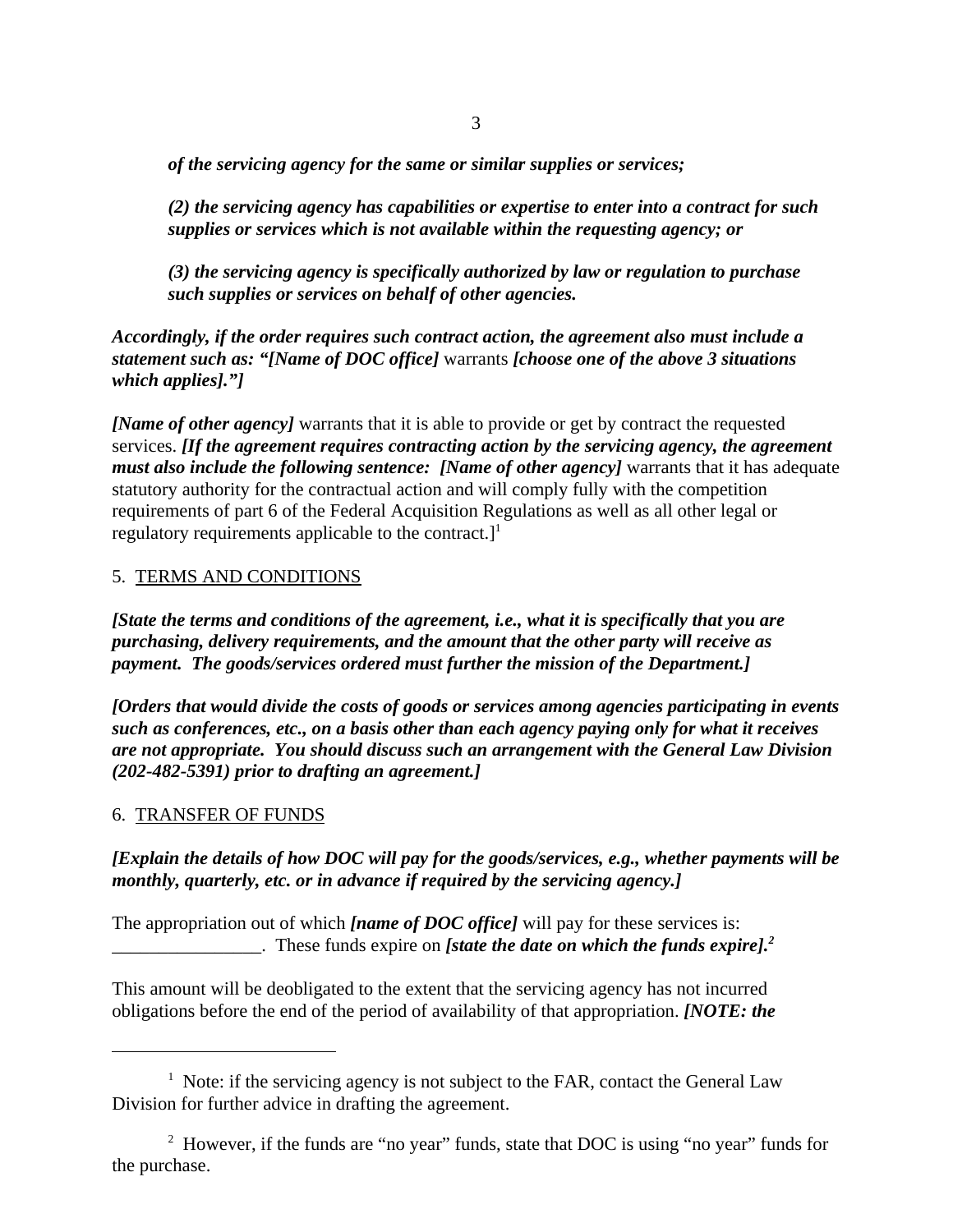*servicing agency may ask for advance payment for all of part of the estimated costs of furnishing the supplies or services, or payment may be made after the supplies and services have been furnished. Under no circumstances will the amount paid be more than the actual costs of the goods or services.]*

[NOTE: Include the appropriation code and all appropriate codes and numbers as described above in the introductory notes.]

## 7. CONTACT

The contacts of each part to this agreement are:

*[Name of DOC contact] [title of DOC contact] [Address of DOC contact person]* phone:*[phone number of DOC contact person]* fax : *[fax number of DOC contact person]* E-mail: *[E-mail address of DOC contact person]*

*[Name of other party's contact person] [title of other party's contact person] [address of other party's contact person]*  phone:*[phone number of other party's contact person]* fax : *[fax number of other party's contact person]* E-mail: *[E-mail address of other party's contact person]*

The parties agree that if there is a change regarding the information in this section, the party making the change will notify the other party in writing of such change.

### 8. DURATION OF AGREEMENT, AMENDMENTS AND MODIFICATIONS

This agreement will become effective when signed by all parties. The agreement will terminate on *[date]*, but may be amended at any time by mutual consent of the parties. *[NOTE: If the agreement will last longer than 3 years, the following sentence should be included in the agreement: "The parties will review this agreement at least once every three years to determine whether it should be revised, renewed, or canceled."]* 

Any party may terminate this agreement by providing days written notice to the other party. This agreement is subject to the availability of funds.

[Add Cancellation Provision per OMB Requirements:]

"If [buyer] cancels the order, [seller] is authorized to collect costs incurred prior to cancellation of the order plus any termination costs, up to the total payment amount provided for under this agreement."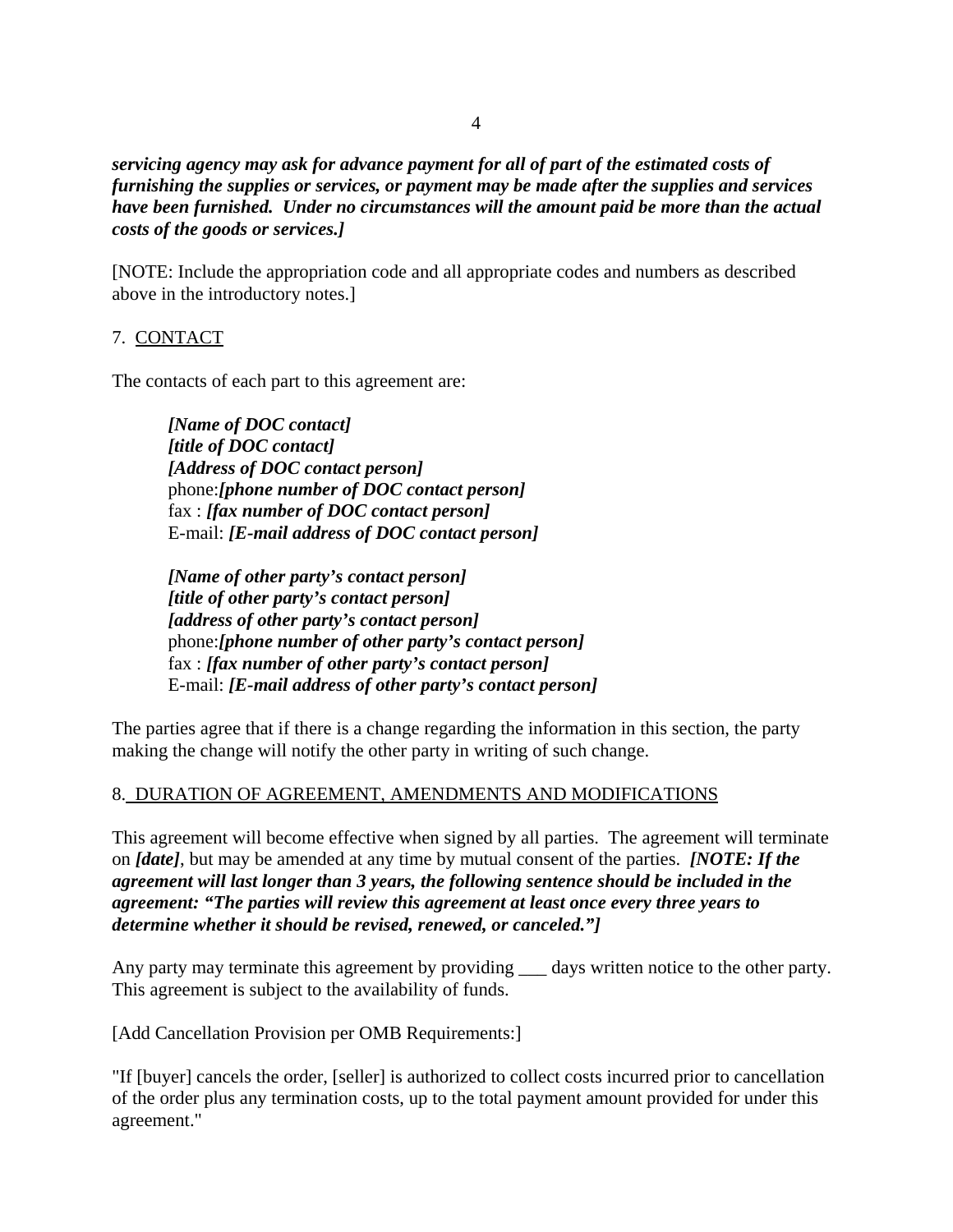#### 9. RESOLUTION OF DISAGREEMENTS

Nothing herein is intended to conflict with current DOC or *[name of other agency]* directives. If the terms of this agreement are inconsistent with existing directives of either of the agencies entering into this agreement, then those portions of this agreement which are determined to be inconsistent shall be invalid, but the remaining terms and conditions not affected by the inconsistency shall remain in full force and effect. At the first opportunity for review of the agreement, all necessary changes will be accomplished either by an amendment to this agreement or by entering into a new agreement, whichever is deemed expedient to the interest of both parties.

[Add Dispute Resolution Provision per OMB Requirements:]

"Disputes shall be resolved pursuant to applicable provisions of the Business Rules for Intragovernmental Transactions delineated in the Treasury Financial Manual, Vol. 1, Bulletin 2007-03, Section VII (Resolving Intragovernmental Disputes and Major Differences)."

\_\_\_\_\_\_\_\_\_\_\_\_\_\_\_\_\_\_\_\_\_\_\_\_\_\_\_\_\_\_\_ *[signature--must be an official with authority to sign Economy Act Agreements] [typed name] [typed title] [typed office at DOC]* U.S. Department of Commerce *[typed address]*

*[date]*

\_\_\_\_\_\_\_\_\_\_\_\_\_\_\_\_\_\_\_\_\_

\_\_\_\_\_\_\_\_\_\_\_\_\_\_\_\_\_\_\_\_\_

\_\_\_\_\_\_\_\_\_\_\_\_\_\_\_\_\_\_\_\_\_\_\_\_\_\_\_\_\_\_\_

*[signature of person who has authority to commit other party to the Economy Act Agreement] [typed name] [typed title] [typed name of other agency] [typed address of other agency]*

*[date]*

Attachment